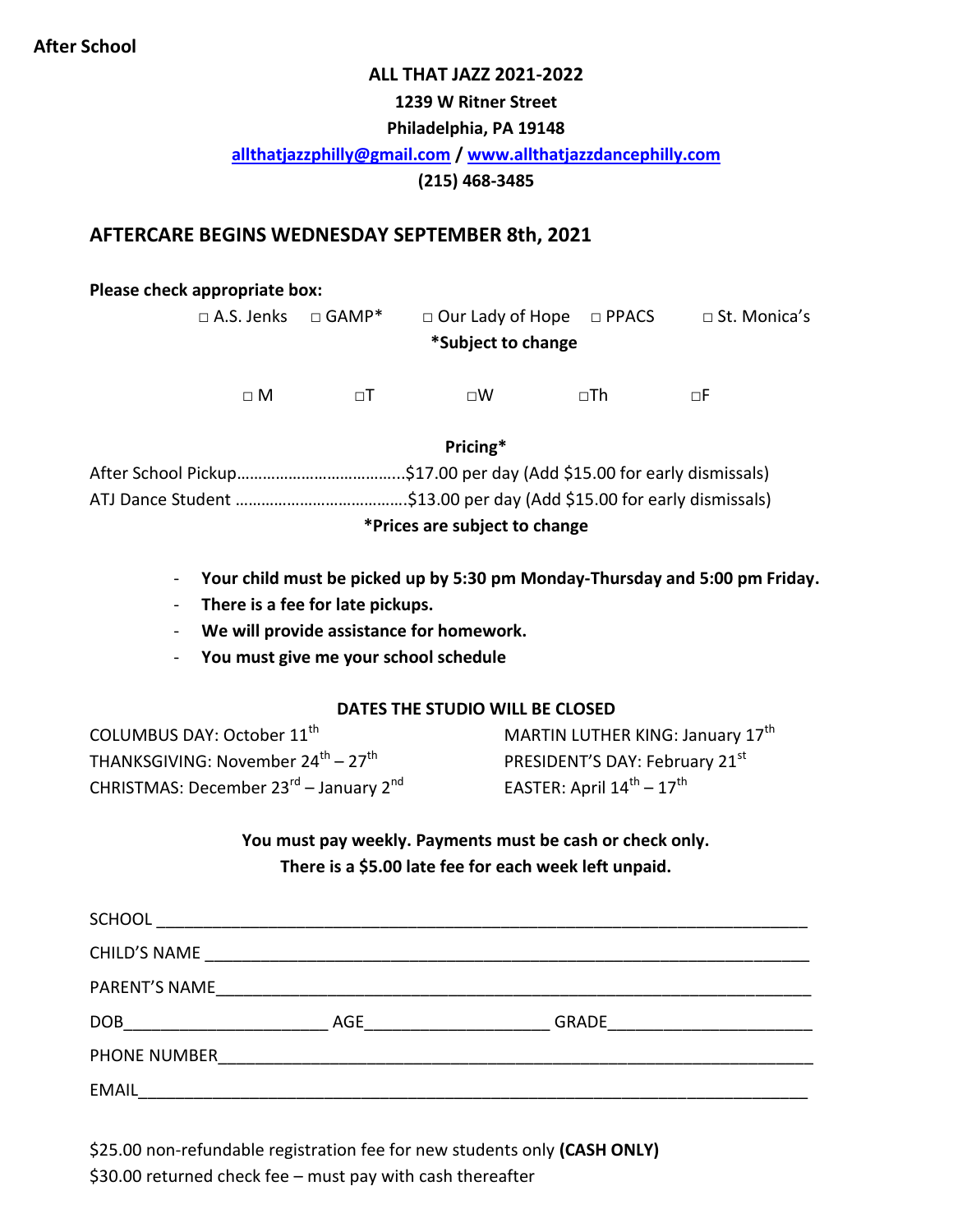## **Rules for the Studio**

- **COVID restrictions will vary in accordance with updated guidelines. We will keep you updated.** *If you are vaccinated, please show your Vaccination card on your first day.*
- Be prompt for class drop-off and pickups.
- Parents please drop off your child and pick them up when classes are finished. You may wait on the porch until your child is finished class.
- If possible, have payment in an envelope with your child's name on it.
- Take all belongings with you when you leave.
- Do not wear dance shoes outside; street shoes may not be worn on dance floors.
- Wear hair back.
- You may bring snacks and drinks.
- No gum, no jewelry, and no cell phones (until permitted). If you have a smart watch, do not check notifications.
- Take corrections as a learning experience.
- Respect your teachers and classmates.
- Work to your capacity.
- No attitudes leave them outside the door.
- Write initials on all belongings.
- Call or email if you are not attending after care.

#### **DATES THE STUDIO WILL BE CLOSED**

COLUMBUS DAY: October 11<sup>th</sup> THANKSGIVING: November 24 $^{\rm th}$  – 27 $^{\rm th}$ CHRISTMAS: December 23<sup>rd</sup> – January 2<sup>nd</sup> MARTIN LUTHER KING: January 17<sup>th</sup> PRESIDENT'S DAY: February 21st EASTER: April 14<sup>th</sup> – 17<sup>th</sup>